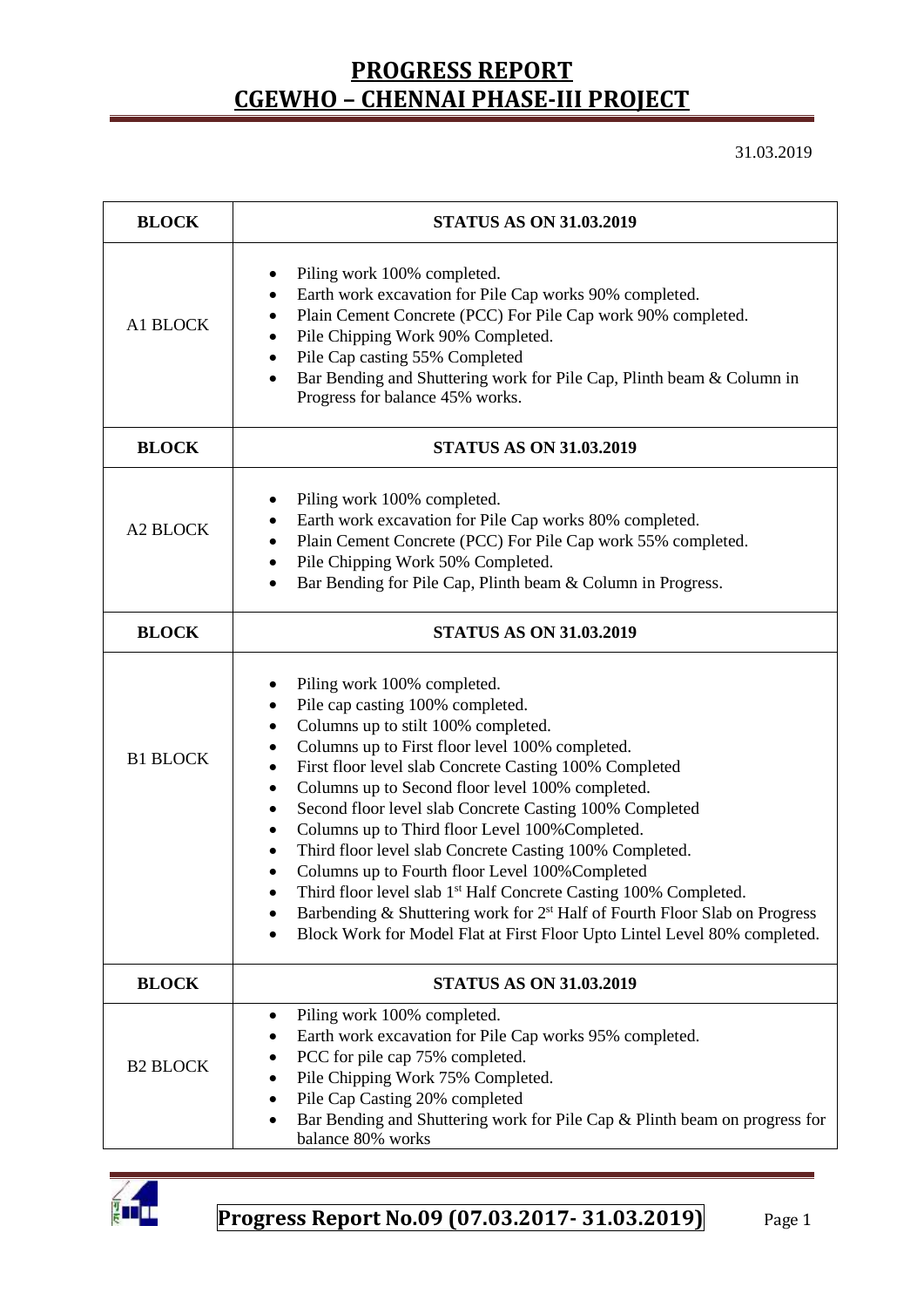| <b>STATUS AS ON 31.03.2019</b>                                                                                                                                                                                                                                                                                                                                                                                                                                                                                                                                                                                                                                                                                                                                                                                                                                                                                                                                             |  |  |  |
|----------------------------------------------------------------------------------------------------------------------------------------------------------------------------------------------------------------------------------------------------------------------------------------------------------------------------------------------------------------------------------------------------------------------------------------------------------------------------------------------------------------------------------------------------------------------------------------------------------------------------------------------------------------------------------------------------------------------------------------------------------------------------------------------------------------------------------------------------------------------------------------------------------------------------------------------------------------------------|--|--|--|
| Piling work 100% completed.<br>٠<br>Pile cap casting 100% completed.<br>$\bullet$<br>Columns up to stilt floor level 100% completed.<br>٠<br>Columns up to First floor level 100% completed.<br>$\bullet$<br>First floor level slab Concrete Casting 100% Completed.<br>٠<br>Columns up to Second floor level 100% completed.<br>$\bullet$<br>Second floor level slab Concrete Casting 100% Completed<br>$\bullet$<br>Columns up to Third floor level 100% completed.<br>٠<br>Third floor level slab Concrete Casting 100% Completed.<br>٠<br>Columns up to Fourth floor level 100% completed.<br>٠<br>Fourth floor level slab 1 <sup>st</sup> Half Concrete Casting 100% Completed.<br>٠<br>Shuttering work for Second half of Fourth floor level slab 50% completed.<br>٠<br>Shuttering work on progress for balance 50% of Second half of Fourth floor<br>$\bullet$<br>level slab.<br>Block Work for Model Flat at First Floor upto Lintel Level completed<br>$\bullet$ |  |  |  |
| <b>STATUS AS ON 31.03.2019</b>                                                                                                                                                                                                                                                                                                                                                                                                                                                                                                                                                                                                                                                                                                                                                                                                                                                                                                                                             |  |  |  |
| Piling work 100% completed.<br>Pile cap casting 100% completed.<br>Columns up to stilt floor level 100% completed.<br>٠<br>Columns up to First floor level 100% completed.<br>٠<br>First half of First floor level slab Concrete Casting 100% Completed<br>٠<br>Shuttering & bar bending work for Second half of First floor level slab 90%<br>٠<br>completed.<br>Shuttering & bar bending work on progress for balance 10% of Second half<br>$\bullet$<br>of First floor level slab.<br>Shuttering & bar bending work for First half of Second floor level slab 75%<br>٠<br>completed.<br>Shuttering & bar bending work on progress for balance 25% of First half of<br>Second floor level slab.                                                                                                                                                                                                                                                                          |  |  |  |
| <b>STATUS AS ON 31.03.2019</b>                                                                                                                                                                                                                                                                                                                                                                                                                                                                                                                                                                                                                                                                                                                                                                                                                                                                                                                                             |  |  |  |
| Piling work 100% completed.<br>Pile cap casting 100% completed.<br>Columns up to Stilt floor level 100% completed.<br>Columns up to First floor level 60% completed.<br>Shuttering & bar bending work on progress for balance 40% of columns upto<br>First floor level.<br>Shuttering $\&$ bar bending work for 1 <sup>st</sup> Half of First floor level slab 80%<br>٠<br>Completed.<br>Shuttering & bar bending work on progress for balance 20% of $1st$ Half of<br>First floor level slab.<br>PCC flooring for Stilt Floor 70% Completed.                                                                                                                                                                                                                                                                                                                                                                                                                              |  |  |  |
|                                                                                                                                                                                                                                                                                                                                                                                                                                                                                                                                                                                                                                                                                                                                                                                                                                                                                                                                                                            |  |  |  |

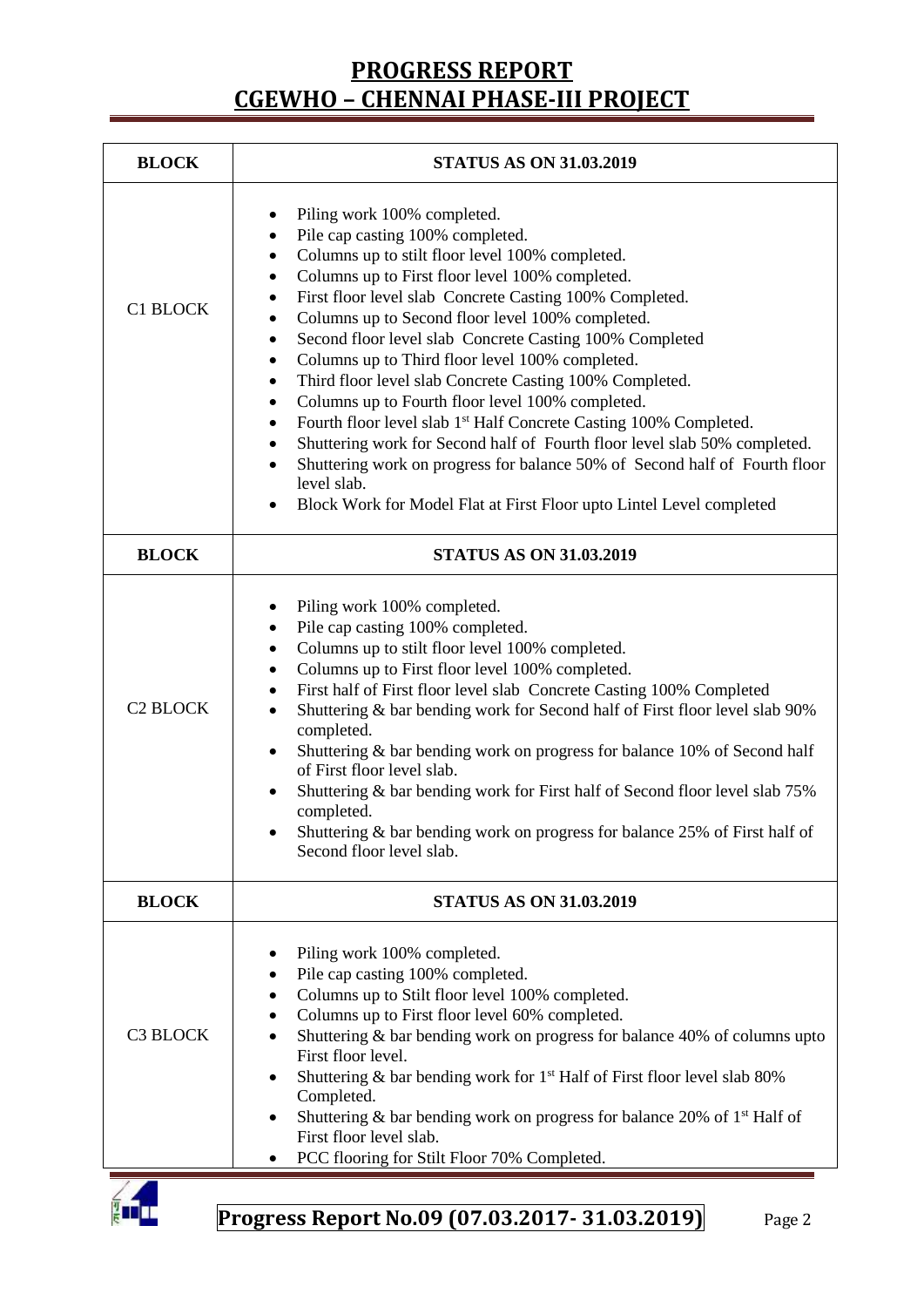| <b>BLOCK</b>                    | <b>STATUS AS ON 31.03.2019</b>                                                                                                                                                                                                                                                                                                                                                                                                                                                                                                                                                                                                                                                                                                                                                                                                                                                                                                                         |  |  |  |  |
|---------------------------------|--------------------------------------------------------------------------------------------------------------------------------------------------------------------------------------------------------------------------------------------------------------------------------------------------------------------------------------------------------------------------------------------------------------------------------------------------------------------------------------------------------------------------------------------------------------------------------------------------------------------------------------------------------------------------------------------------------------------------------------------------------------------------------------------------------------------------------------------------------------------------------------------------------------------------------------------------------|--|--|--|--|
| D1 BLOCK                        | Piling work 100% completed.<br>Earth work excavation for Pile Cap works 75% completed.<br>٠<br>Plain Cement Concrete for Pile Cap work 50% completed.<br>٠<br>Pile cap casting 40% completed.<br>٠<br>Shuttering & bar bending work on progress for balance 60% of Pile caps.<br>$\bullet$                                                                                                                                                                                                                                                                                                                                                                                                                                                                                                                                                                                                                                                             |  |  |  |  |
| <b>BLOCK</b>                    | <b>STATUS AS ON 31.03.2019</b>                                                                                                                                                                                                                                                                                                                                                                                                                                                                                                                                                                                                                                                                                                                                                                                                                                                                                                                         |  |  |  |  |
| D2 BLOCK                        | Piling work 100% completed.<br>٠<br>Pile cap casting 100% completed.<br>$\bullet$<br>Columns up to stilt floor level 100% completed.<br>٠<br>Columns up to First floor level 100% completed.<br>٠<br>First floor level slab Concrete Casting 100% Completed<br>٠<br>Columns up to Second floor level 100% completed.<br>٠<br>Second floor level slab Concrete Casting 100% Completed<br>٠<br>Columns up to Third floor level 100% completed.<br>٠<br>Third floor level slab Concrete Casting 100% Completed.<br>٠<br>Columns up to Fourth floor level 100% completed.<br>٠<br>First half of Fourth floor level slab Concrete Casting 100% Completed.<br>٠<br>Shuttering & Bar bending work for Second half of Fourth floor level<br>$\bullet$<br>90%Completed.<br>Shuttering & Bar bending work on Progress for balance 10% of Second half<br>٠<br>of Fourth floor level.<br>Block Work for Model Flat at First Floor Upto Lintel Level 80% completed. |  |  |  |  |
| <b>BLOCK</b>                    | <b>STATUS AS ON 31.03.2019</b>                                                                                                                                                                                                                                                                                                                                                                                                                                                                                                                                                                                                                                                                                                                                                                                                                                                                                                                         |  |  |  |  |
| D3 BLOCK                        | Piling work 100% completed.<br>Pile cap casting 100% completed.<br>Columns up to stilt floor level 100% completed.<br>Columns up to First floor level 100% completed.<br>٠<br>First floor level slab Concrete Casing 100% Completed.<br>٠<br>Columns up to Second floor level 100% completed.<br>Second floor level slab First half Concrete Casing 100% Completed.<br>Columns up to Third floor level 50% completed.<br>Shuttering $&$ Bar bending work on progress for balance 50% columns upto<br>Third floor level.                                                                                                                                                                                                                                                                                                                                                                                                                                |  |  |  |  |
| <b>BLOCK</b>                    | <b>STATUS AS ON 31.03.2019</b>                                                                                                                                                                                                                                                                                                                                                                                                                                                                                                                                                                                                                                                                                                                                                                                                                                                                                                                         |  |  |  |  |
| <b>COMMUNITY</b><br><b>HALL</b> | Piling work 100% completed.<br>Earth work excavation for Pile Cap works on progress.<br>Pile cap casting 55% completed.<br>PCC for pile cap on progress.<br>Bar bending & shuttering work on progress for balance 45% of pile caps.                                                                                                                                                                                                                                                                                                                                                                                                                                                                                                                                                                                                                                                                                                                    |  |  |  |  |

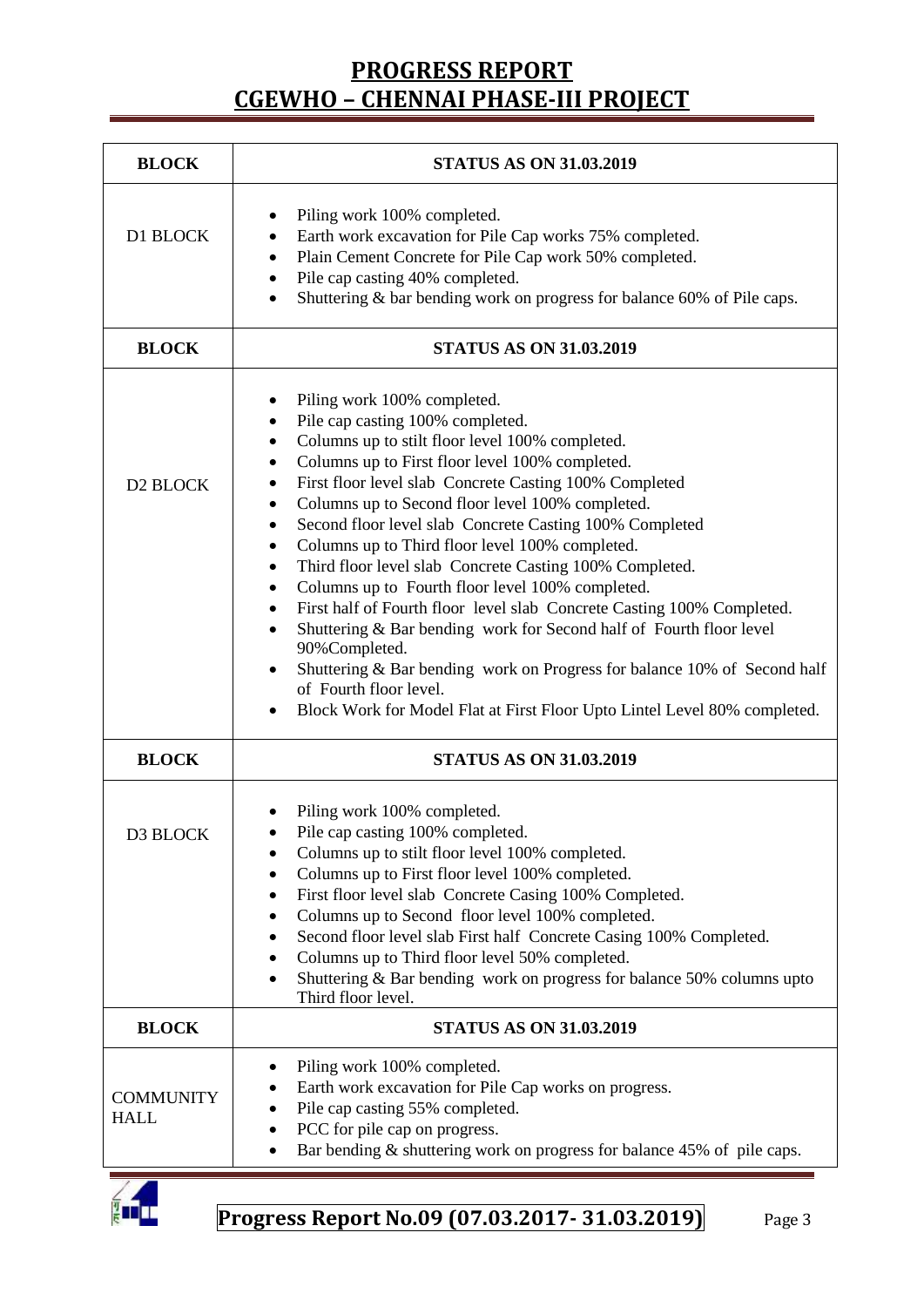| upto First floor level. |  | • Columns up to Stilt floor level 50% completed.<br>Bar bending $\&$ shuttering work on progress for balance 50% of columns |
|-------------------------|--|-----------------------------------------------------------------------------------------------------------------------------|
|-------------------------|--|-----------------------------------------------------------------------------------------------------------------------------|

### **PHOTOGRAPHS OF WORK PROGRESS AS ON 31.03.2019**

In Block A1:Pile Cap Shuttering work in progress..



In Block A2 : Pile Cap Plinth Barbending work on progress.



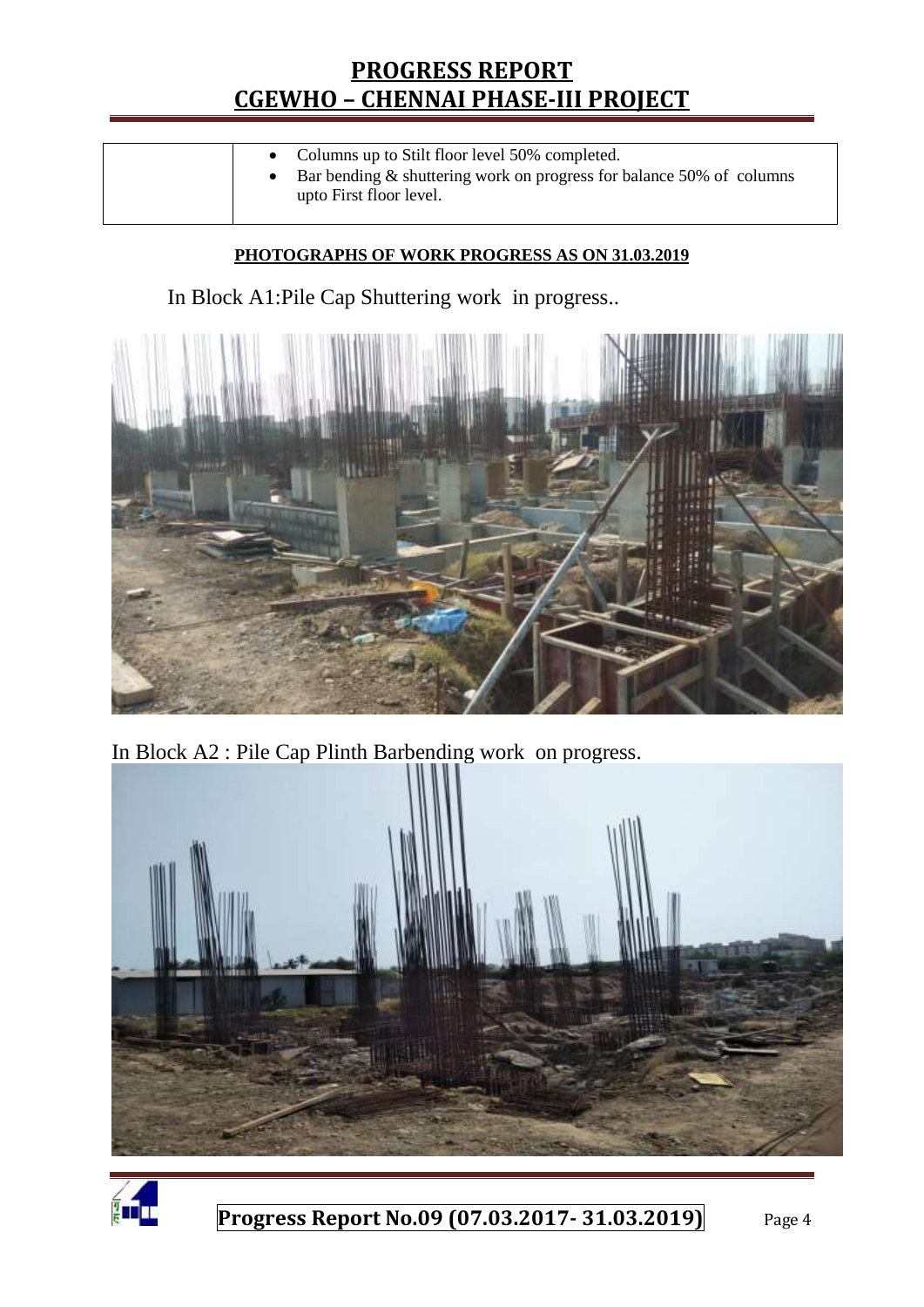In Block B1: Fourth Floor level slab Second half Shuttering & Bar Bending on progress..



In Block B2: Pile Cap Shuttering & Bar Bending in progress..



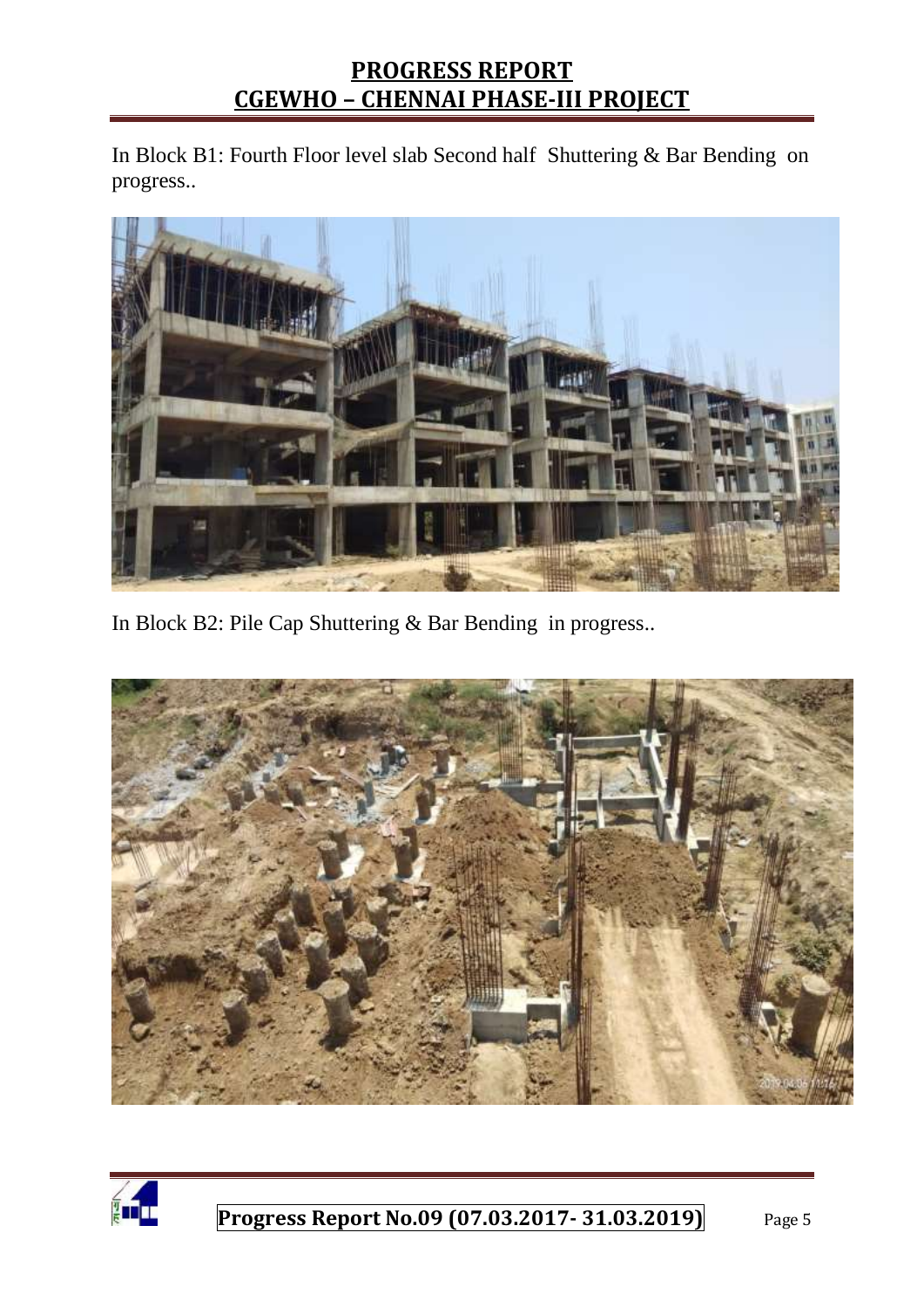In Block C1: Fourth Floor level  $2<sup>nd</sup>$  half Shuttering & Bar bending work in progress.



In Block C2: Second Floor level Slab  $1<sup>st</sup>$  half Shuttering & Bar bending work in progress.



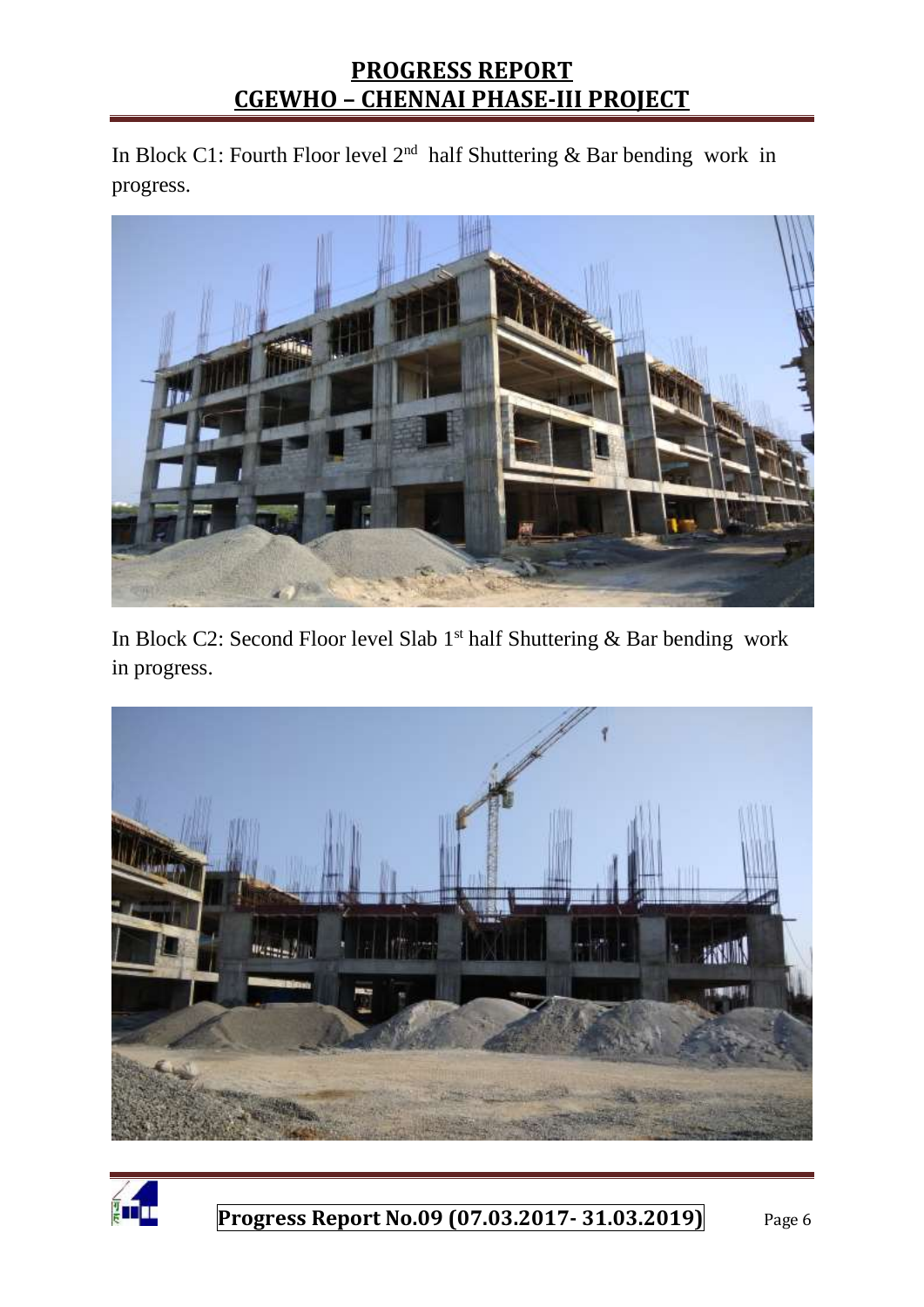In Block C3: First Floor level Slab 1<sup>st</sup> half Shuttering & Bar Bending Work on progress.



In Block D1: Excavation, Bar bending & Shuttering for Pile cap work on Progress.



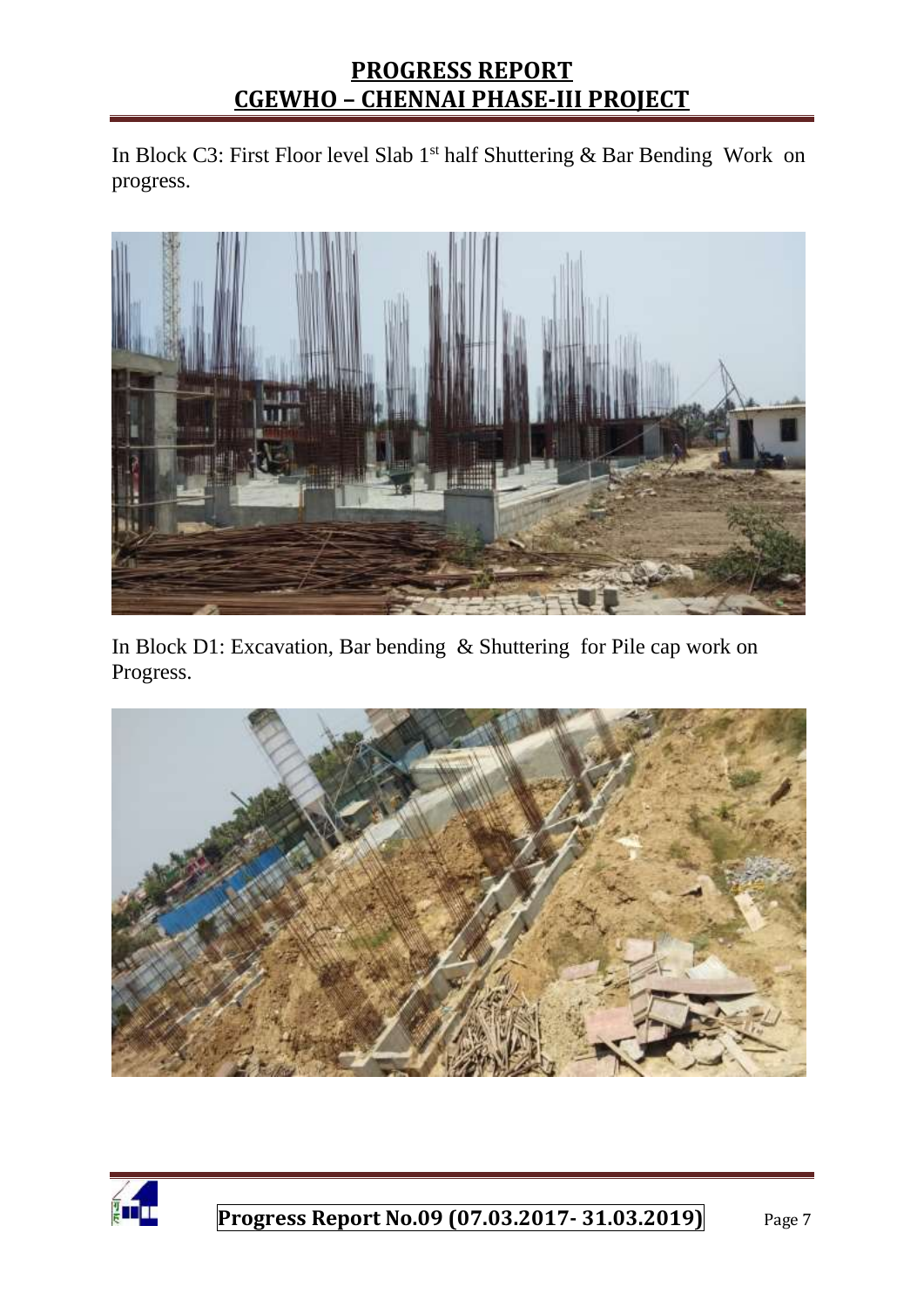In Block D2 : Fourth floor level slab 2nd half Shuttering & Bar Bending work on progress.



In Block D3: First floor Column Shuttering and Bar bending Works in Progress.



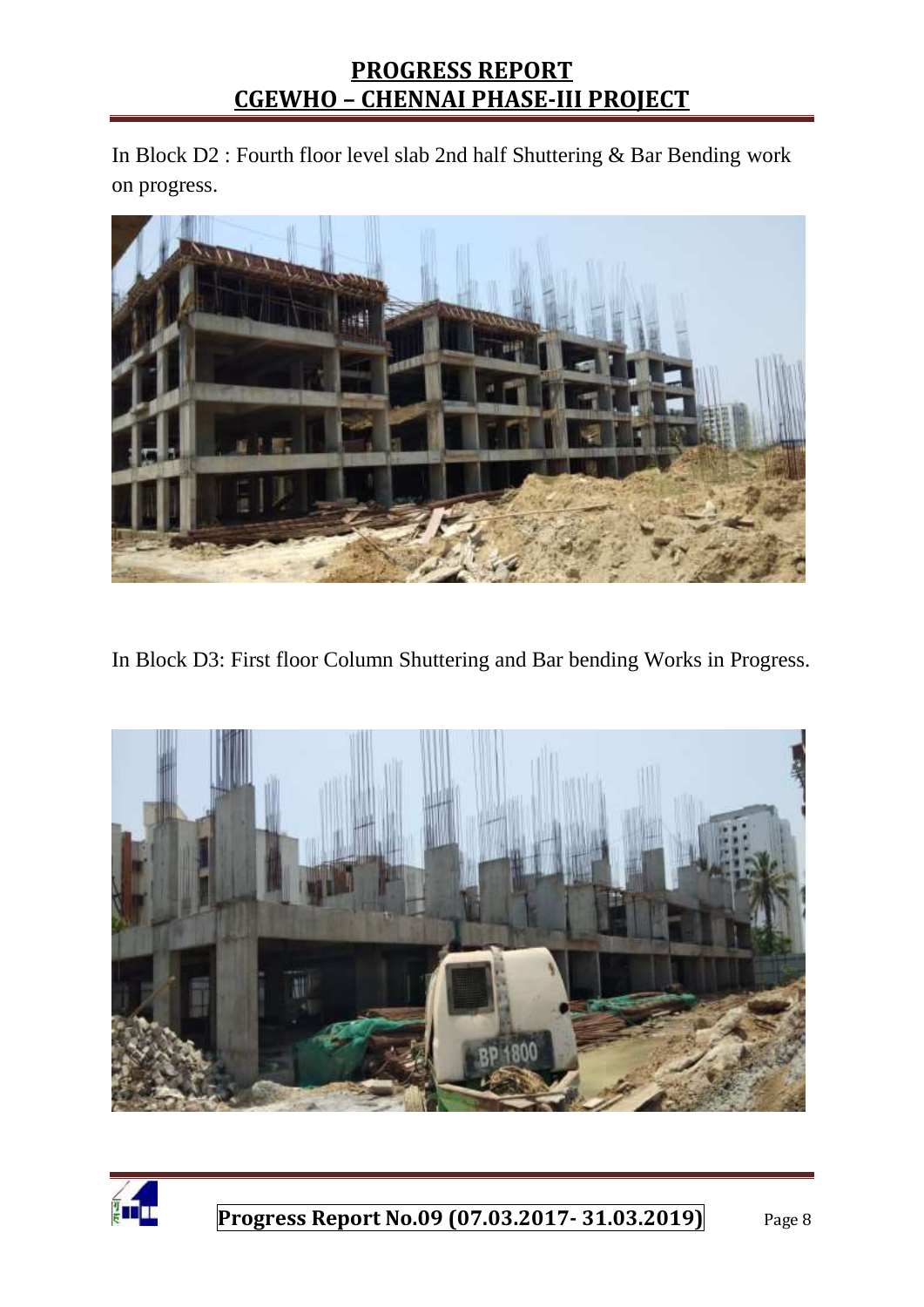In Community Hall : Excavation, Pile cap Concrete casting , pile chipping &Column Casing work on progress.



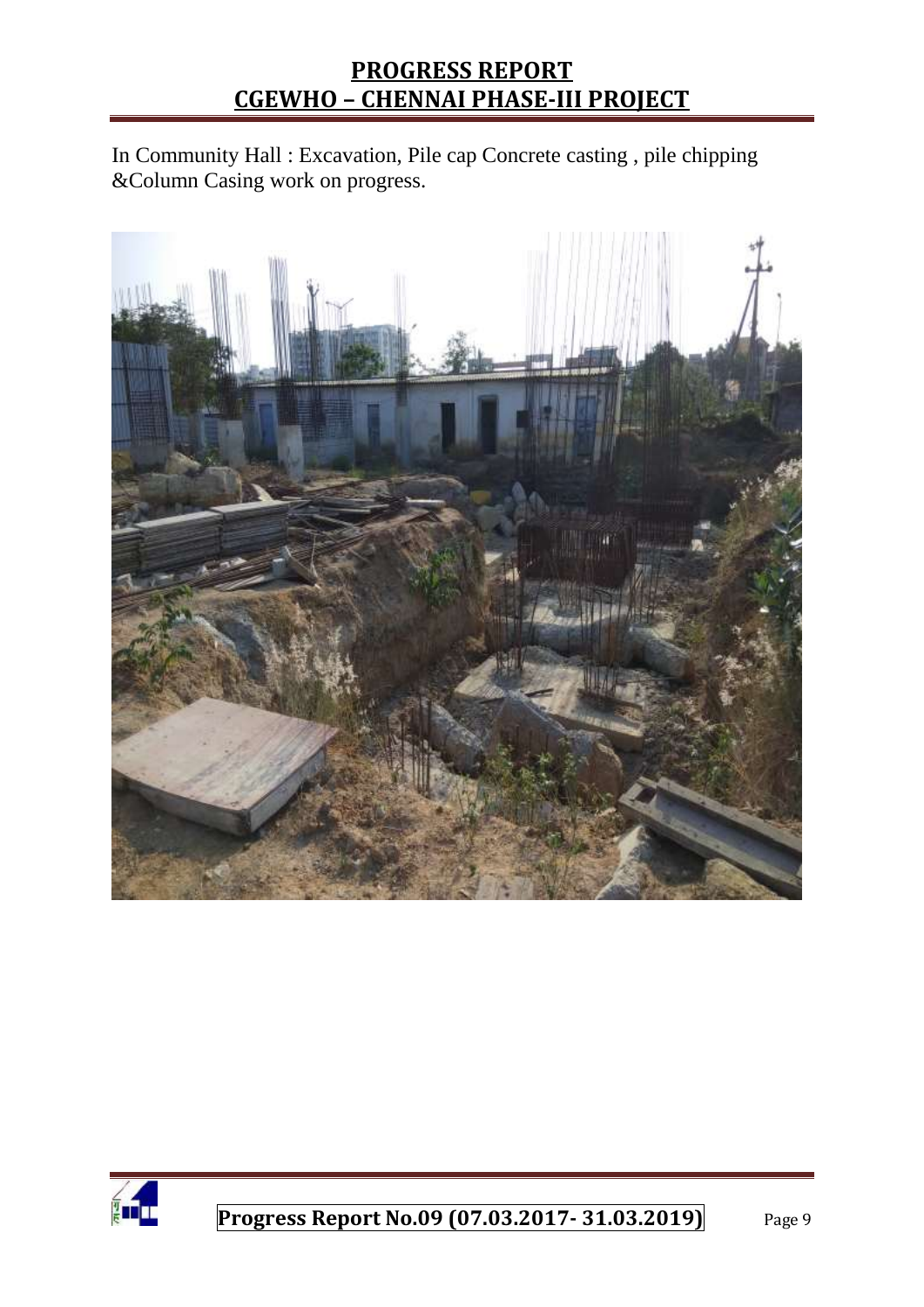#### **QUALITY CONTROL**

#### **DURING CONSTRUCTION FOLLOWING QUALITY CONTROL TESTS CONDUCTED AT SITE:**

| Sl.No.         | Materials                                                       | Source from                            | <b>Test</b><br>Done | Result                           |  |
|----------------|-----------------------------------------------------------------|----------------------------------------|---------------------|----------------------------------|--|
| $\mathbf 1$    | M-Sand                                                          | Sriperambathur,<br>Kanchipuran<br>(Dt) | Each<br>Truck       | Sieve Analysis<br>& Silt content |  |
| $\overline{2}$ | Coarse Aggregate<br>(20mm)                                      | Sriperambathur,<br>Kanchipuran<br>(Dt) | Each<br>Truck       | Sieve Analysis                   |  |
| 3              | Coarse Aggregate<br>(12mm)                                      | Sriperambathur,<br>Kanchipuran<br>(Dt) | Each<br>Truck       | Sieve Analysis                   |  |
| $\overline{4}$ | Cement                                                          | Third party testing is being done.     |                     |                                  |  |
| 5              | <b>Steel</b>                                                    | Third party testing is being done.     |                     |                                  |  |
| 6              | Pile Integrity                                                  | Third party testing is being done.     |                     |                                  |  |
| 7              | Soil Compaction                                                 | Third party testing is being done.     |                     |                                  |  |
| 8              | RCC cubes are being tested and Register is being maintained.    |                                        |                     |                                  |  |
| 9              | Slump test conducted at site to insure workability if concrete. |                                        |                     |                                  |  |

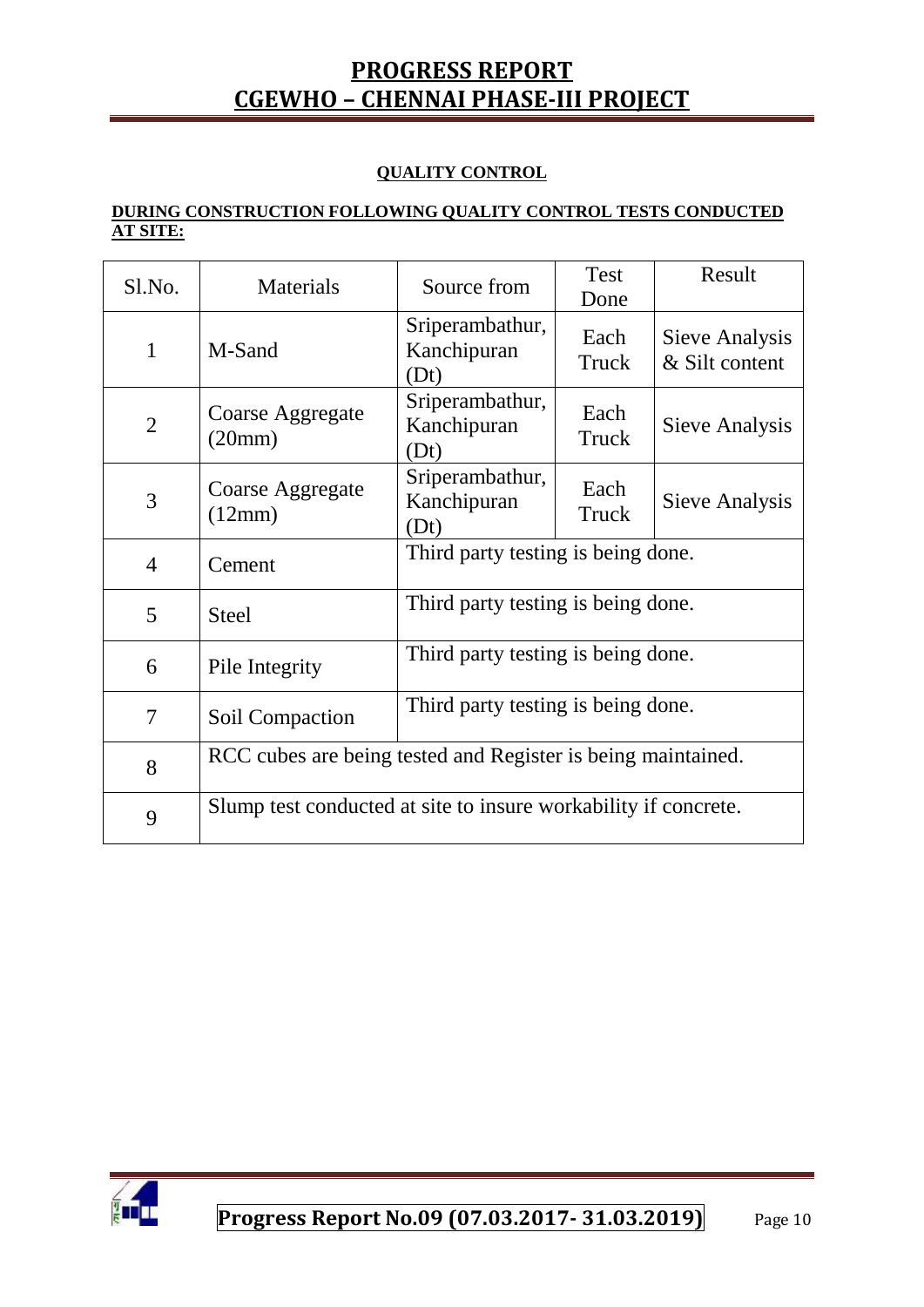## **PHOTOGRAPH OF QUALITY CONTROL AT SITE**

## **Concrete Cube Compressive Strength Testing**



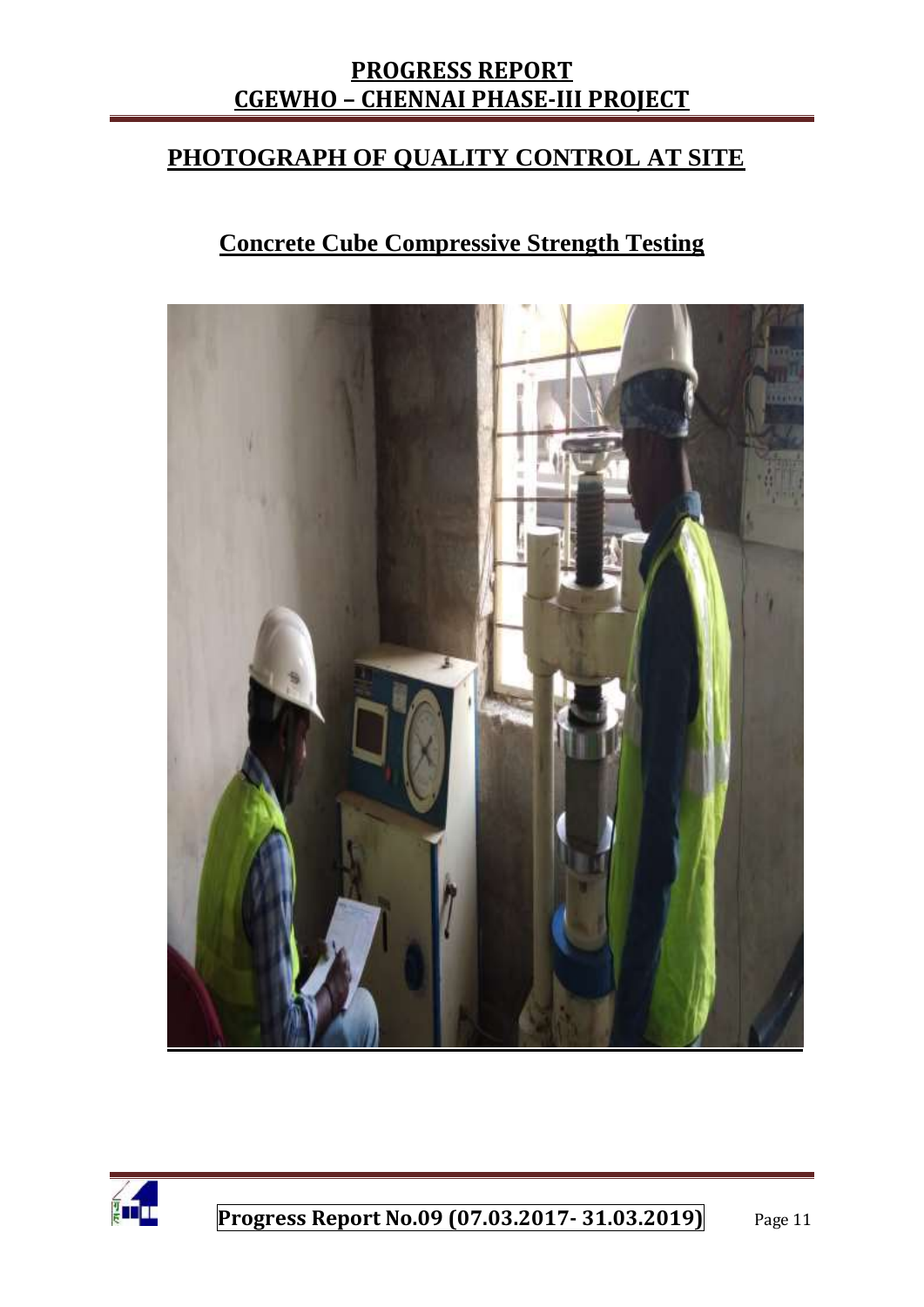

# **20mm & 12mm Aggregate Sieve Analysis Testing**